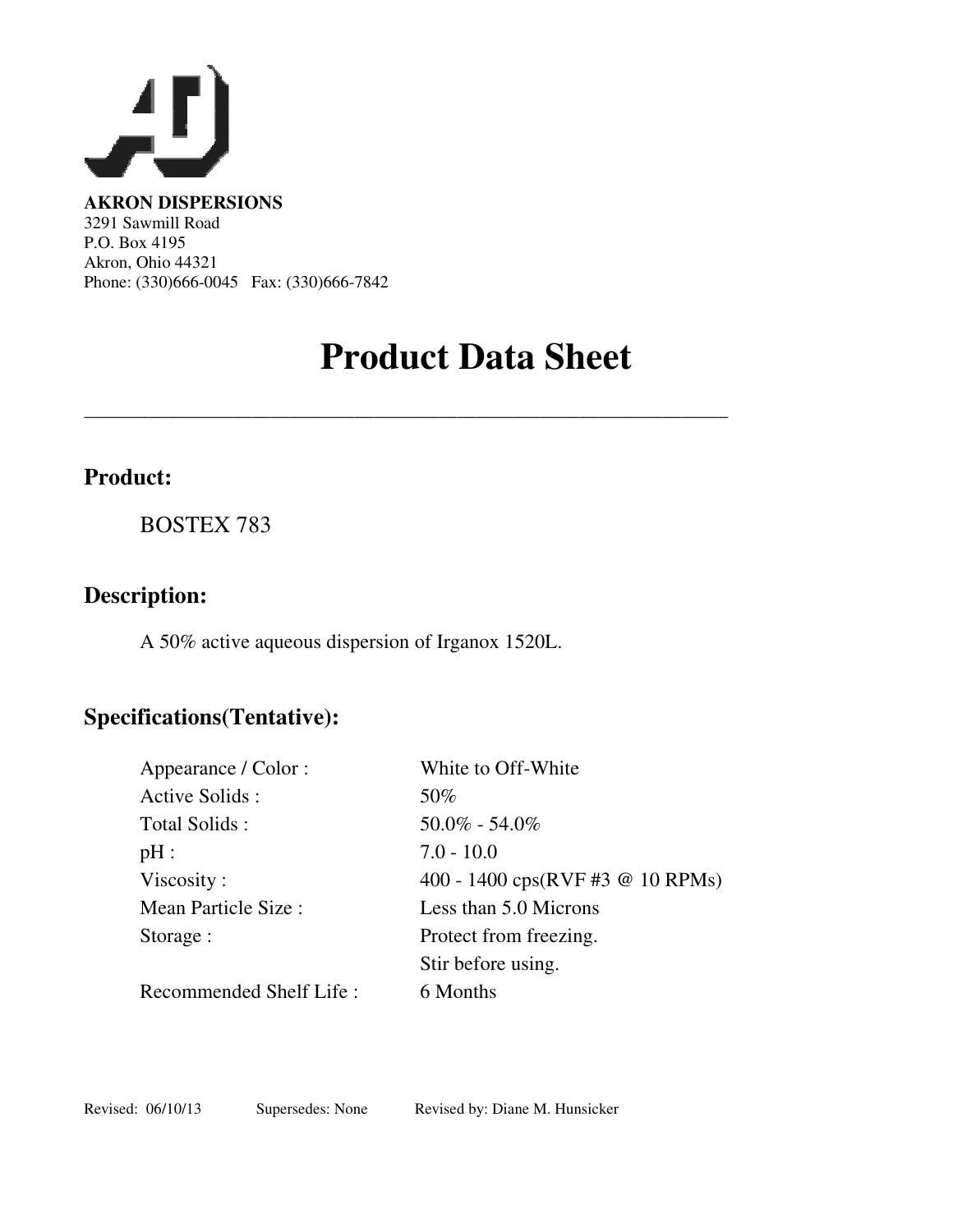

# *AKRON DISPERSIONS, INC.*

## *MATERIAL SAFETY DATA SHEET*

Page 1 of 3

#### **SECTION 1 PRODUCT IDENTIFICATION & EMERGENCY INFORMATION**

PRODUCT NAME: **Bostex 783**

CHEMICAL NAME: Aqueous Mixture of Phenol Derivative(CAS# Trade Secret), Unsaturated Aliphatic Carboxylic Acid(CAS# 112-80-1), Potassium Hydroxide(CAS# 1310-58-3) MANUFACTURER: Akron Dispersions, Inc. 3291 Sawmill Road P.O. Box 4195 Akron, Ohio 44321 TELEPHONE NUMBER: (330)666-0045 EMERGENCY TELEPHONE NUMBER: (330)666-0045 FAX: (330)666-7842

#### **SECTION 2 HAZARDOUS INGREDIENT INFORMATION**

None Known

#### **SECTION 3 HAZARDS IDENTIFICATION**

Health Hazards(Acute and Chronic): May cause irritation to skin and eyes. May cause skin sensitization. HMIS: Health-1 Flammability-0 Reactivity-0 Personal Protection-B

#### **SECTION 4 FIRST AID MEASURES**

Eye Contact: Flush with large amounts of water for at least 15 minutes. Consult a physician if irritation persists.

Skin Contact: Wash affected area with soap and water. Consult a physician if irritation persists. Inhalation: Remove to fresh air. If breathing is difficult, seek medical attention. Ingestion: Seek immediate medical attention.

#### **SECTION 5 FIRE & EXPLOSION HAZARD**

Flashpoint: N/D Flammable Limits: N/D General Hazard: Wear MSHA-NIOSH approved Self-Contained Breathing Apparatus Extinguishing Media: CO<sub>2</sub>, Dry Chemical, Waterspray, Foam Decomposition Products Under Fire Conditions: Oxides of Carbon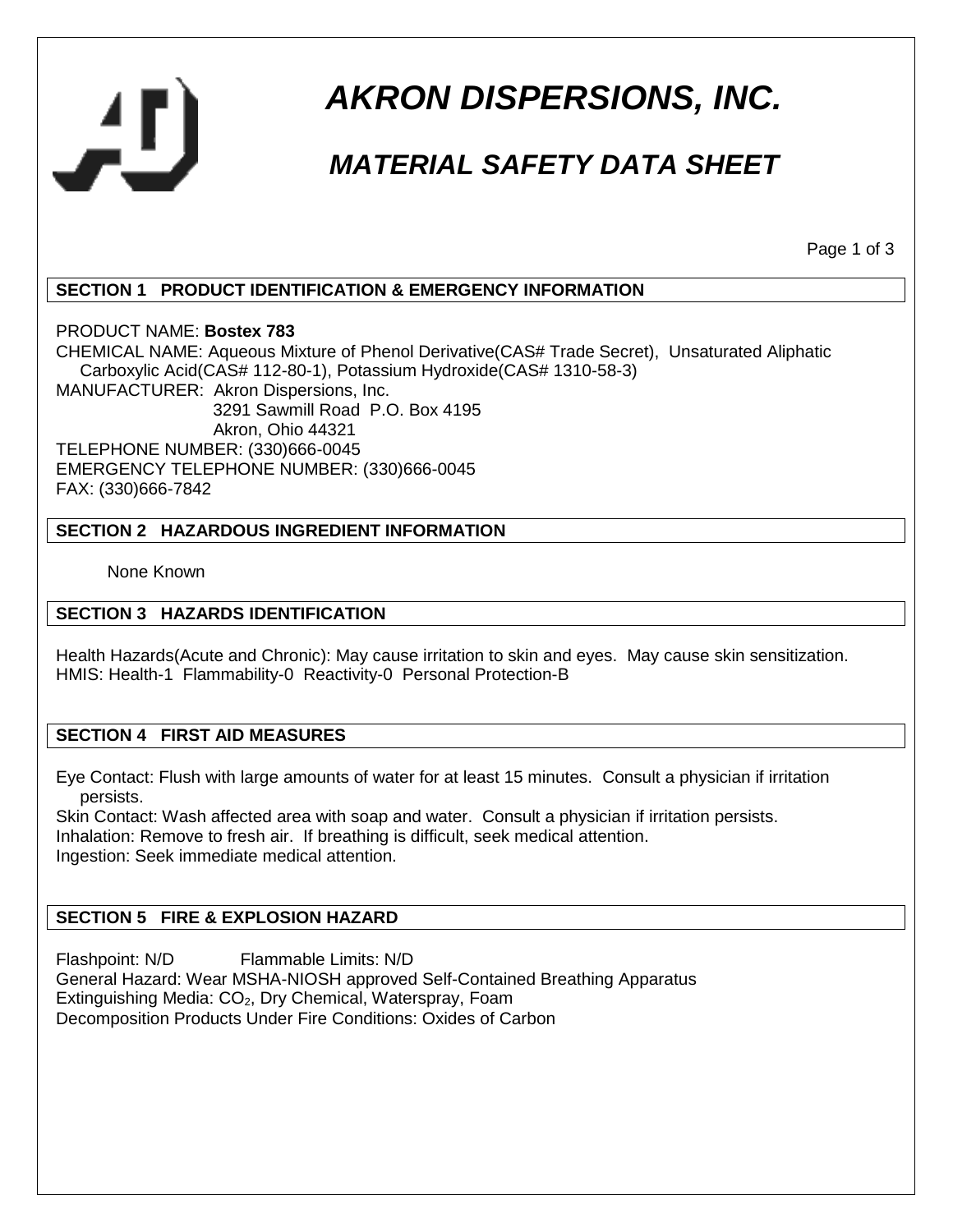#### **SECTION 6 ACCIDENTAL RELEASE MEASURES**

Steps To Be Taken In Case Material Is Released Or Spilled: Absorb with inert material. Sweep, vacuum, or shovel into appropriate container.

#### **SECTION 7 HANDLING AND STORAGE**

Storage: Store in a cool, dry area. Storage Temperature: Above 32°F

#### **SECTION 8 EXPOSURE CONTROLS AND PERSONAL PROTECTION**

OSHA Regulation 29CFR1910.1000 requires the following PEL Limits: N/D The ACGIH recommends the following Occupational Exposure Limit: N/D Personal Protection: Gloves and Goggles recommended Ventilation: Local Exhaust

#### **SECTION 9 TYPICAL PHYSICAL & CHEMICAL PROPERTIES**

Product Appearance: Off-White Liquid/Mild Odor

Boiling Point(<sup>o</sup>F): N/A Freezing Point(<sup>o</sup>F): N/A Vapor Pressure(@150°C): N/A Specific Gravity(Approx.): N/D Vapor Density: N/A  $\%$  Volatile by Volume: 49% Solubility in Water: Negligible Evaporation Rate: N/A pH: 8-10

#### **SECTION 10 STABILITY AND REACTIVITY DATA**

Stability: Stable at Room Temperature Conditions To Avoid Instability: Temperatures above 95°F(35°C) can change properties of active ingredient. Materials And Conditions To Avoid Incompatibility: Strong Acids, Strong Bases, Strong Oxidizing Agents Hazardous Decomposition Products: Oxides of Carbon Hazardous Polymerization: Will Not Occur Conditions To Avoid Hazardous Polymerization: None Known

#### **SECTION 11 TOXICOLOGICAL INFORMATION**

Carcinogenicity(NTP/IARC/OSHA): None.